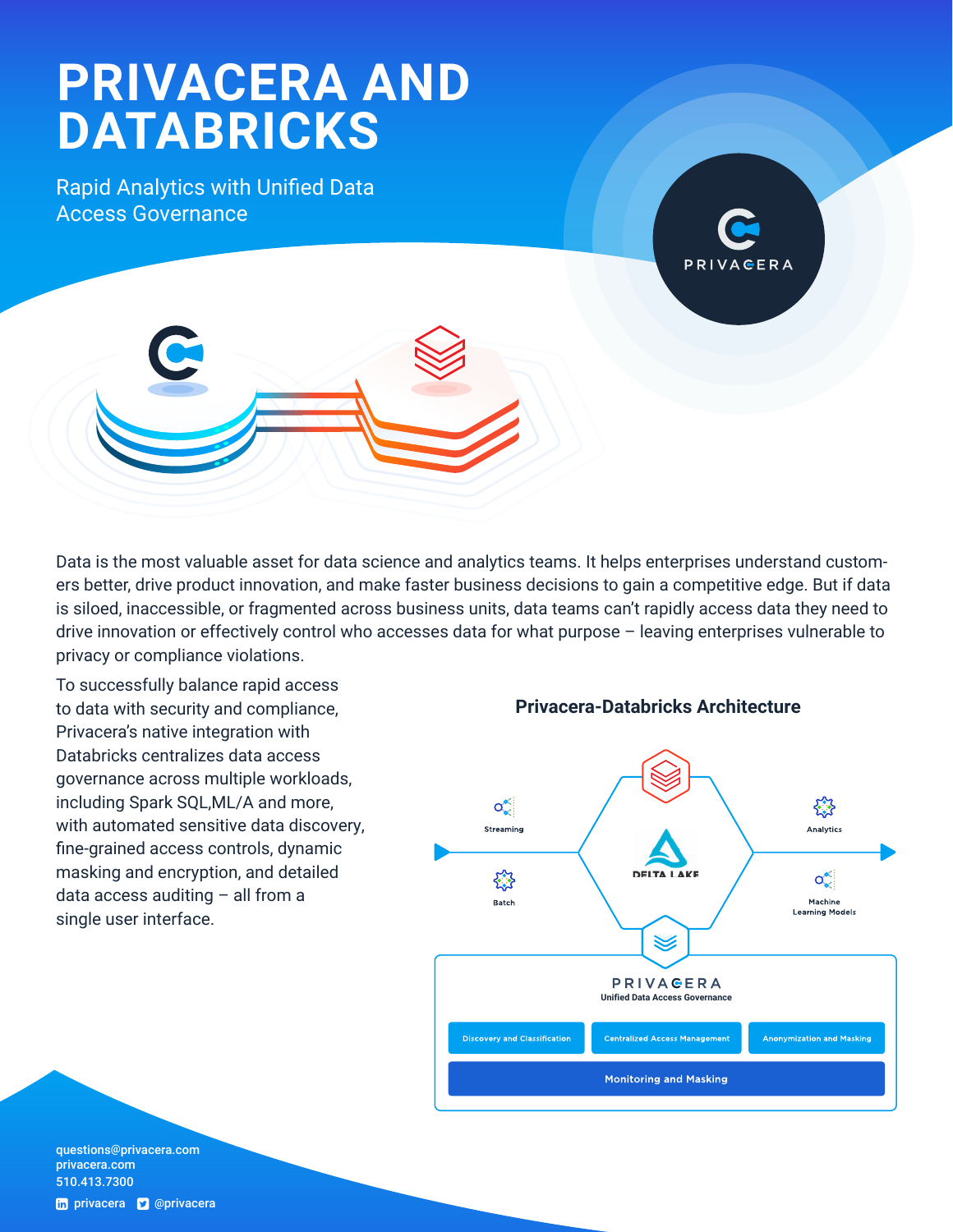### **KEY FEATURES**

#### **Sensitive Data Discovery & Classification**

- $\bigoplus$  Automated discovery, tagging, and classification of sensitive data across repositories that serve as storage layers for Databricks deployments, including Amazon S3 and Azure Data Lake Storage
- $\bigoplus$  Sophisticated rules, pattern matching, dictionaries, and algorithms
- $\bigoplus$  Out-of-box reporting, custom reporting capabilities, and near real-time alerts give comprehensive visibility of sensitive data and its use





#### **Fine-grained Access Control & Compliance Workflows**

- $\bigoplus$  Single-pane view to define and administer tag-based, role-based, or attribute-based data access policies across cloud databases, analytics services, and relational databases including Databricks on AWS or Azure Databricks
- $\bigoplus$  Granular access control down to file, row, and column-levels
- $\bigoplus$  Built-in workflows to ensure compliance with privacy and industry regulations
- $\bigoplus$  Authentication support for LDAP, SAML, OAuth, and OpenID

|                                             | $\Box$                   |                                      |                       |                          |               |                      |                           |                       |                                        | G temperature " VIV Apaten - |  |
|---------------------------------------------|--------------------------|--------------------------------------|-----------------------|--------------------------|---------------|----------------------|---------------------------|-----------------------|----------------------------------------|------------------------------|--|
| <b>B PRIVAGERA</b>                          | Schemes                  |                                      |                       |                          |               |                      |                           |                       |                                        |                              |  |
| <b>Q. Discovers</b>                         | <b>Indian / Schedule</b> |                                      |                       |                          |               |                      |                           |                       |                                        |                              |  |
| 3-backmannery                               | Top Cr Scheme            |                                      |                       |                          |               |                      |                           |                       |                                        | $\rightarrow$ 1440)          |  |
| # Lissen Rat                                | Allent Allent            |                                      | $\tau_{\rm HII}$      | <b>TELLISTER</b>         |               |                      |                           |                       |                                        | $1 - 15 - 1$                 |  |
| A Accest Monaghment - I                     | Rane                     | <b>Description</b>                   |                       | <b>Parmet Type:</b>      | Super Value   |                      | <b>Tearyation Aud</b>     | Algorithm             | Users / Ereups                         | Actions                      |  |
| 3 Complement Vanckthow 11                   | Text.                    | stewed first incrymon-445 2W-        |                       | <b>Rohensetvand</b>      | $\rightarrow$ |                      | PEVAIEA                   | <b>Senderd 256 hr</b> | 120306-0-<br>GACKING -                 | $\lambda$                    |  |
| <b>E</b> Entrembler & Menting in            | AUDIOES                  | <b>CARL BOYARD</b><br>Administrators | <b>ULADINAL LA ON</b> | FREALMA, NUMBER          | $\sim$        | <b>AUS ADDINEES</b>  | <b>CASTLES</b><br>PERMITA | Aphotecere            | Literatu -<br>$\sim$<br><b>CROSS</b> - | ן.<br>16                     |  |
| <b>Schemen</b><br><b>Garman</b><br>Incenter | shaes.                   | <b>Drug LIFE</b>                     | <b>Direct</b>         | <b>Thead</b>             | $\lambda$     | <i><b>ACMINI</b></i> | PEVATEA                   | 124                   | LISAS-<br>CAOURS -                     | o sa<br>24                   |  |
| D. Nabdril                                  | 302,501L                 | Constal book                         |                       | Rohenartent              | $\sim$        |                      | PEVADEA                   | Técnican              | Losin -<br>ERGEN V                     | 2.8                          |  |
| $\blacksquare$ Deeps                        | ULTIMATES PHONE ASSAULT  |                                      |                       | TRUAINA MOVEE            | A             |                      | EDAUXIES                  | $-145$                | LADS -<br><b>JACKPLY</b>               | 18                           |  |
| <b>D. temps</b>                             |                          |                                      |                       |                          |               |                      |                           |                       | $1500 -$                               |                              |  |
| 6. Starweren                                | CHRESTARO                | counties.                            | C.                    | $-15$                    | A4            | <b>ACREDITATION</b>  | PERMIT                    | Alphamered            | ,,,,,<br>コスクレート                        | $\lambda$                    |  |
| <b>Links</b>                                | all Philad Alanda Tital  | <b><i>ULPICHE FORMATTES</i></b>      | <b>SEPACHE MANUE</b>  | <b>TPLACINA MUNICIPE</b> | $\sim$        | ALC: PACKET          | PEVATERA                  | Asturbones            | LADIS<br>particles in                  | 2.8                          |  |

#### **Data Masking and Encryption**

- $\bigoplus$  Masking policies ensure analytics teams can extract insights from regulated data, while complying with privacy regulations
- $\bigoplus$  Define which data fields are masked and what data is anonymized or pseudonymised
- $\bigoplus$  Encrypt data at rest or in motion to secure migration of on-premise data, analytical workloads, and ETL processes

**PRIVAeERA** 

questions@[privacera.com](mailto:questions%40privacera.com?subject=)  [privacera.com](http://www.privacera.com) 510.413.7300

#### th privacera **v** @privacera